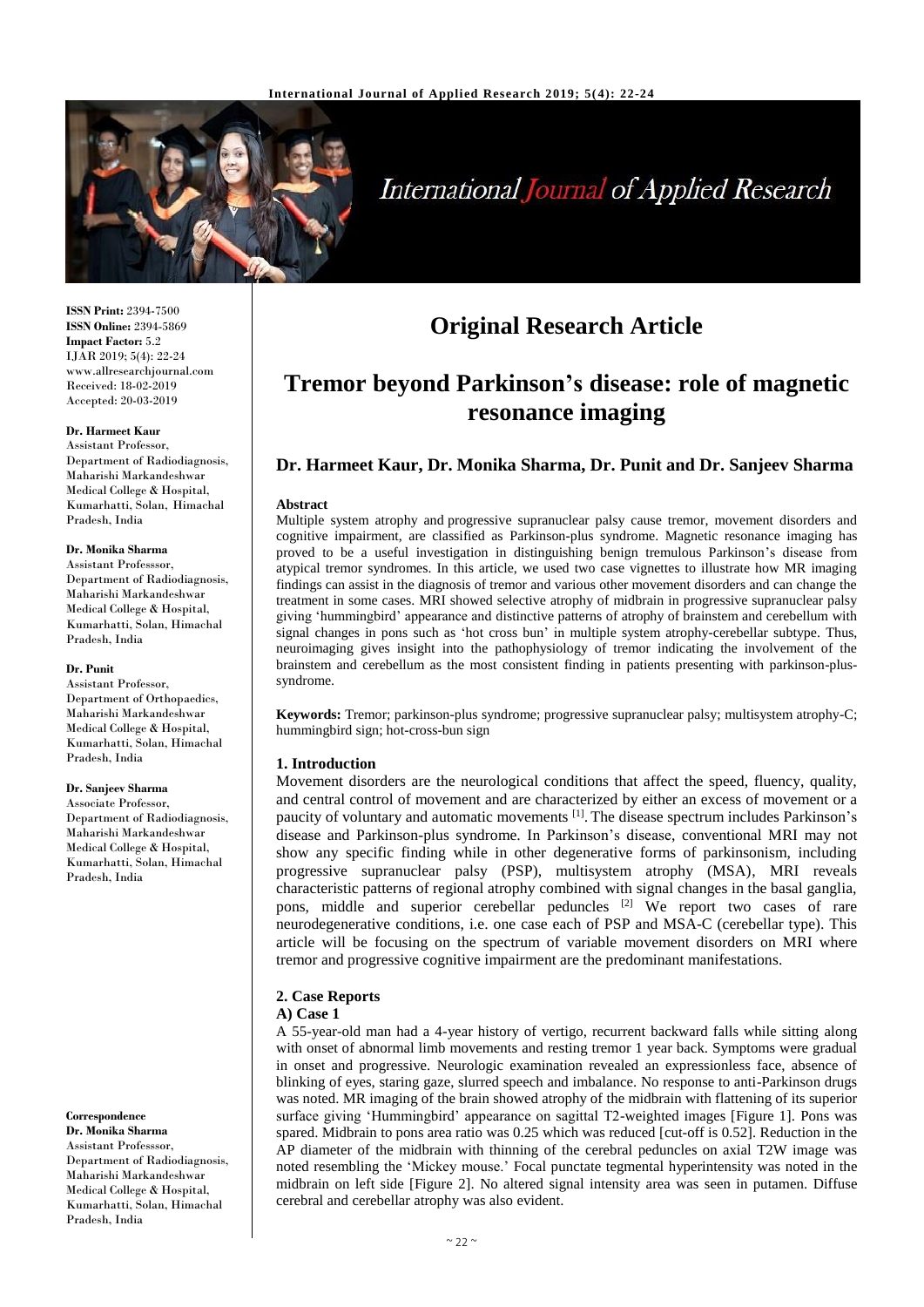Based on above clinical and MRI findings, the patient was diagnosed as a case of Progressive supranuclear palsy.



**Fig 1:** T2 W sagittal image of the brain showing the selective atrophy of midbrain tegmentum with preservation of pons resulting in its flattening forming the silhouette of the head of the 'Hummingbird' [Red arrow]. Also noted was diffuse cerebellar atrophy with a small calcified granuloma in cerebellum as an incidental finding.



**Fig 2:** T2-weighted axial image of the brain showing atrophy of midbrain tegmentum and thinning of cerebral peduncles resulting in concavity at the lateral margin of the midbrain, resembling the 'Mickey mouse.' [Red arrow]. Focal punctate hyperintensity was also noted in the tegmentum on left side.

#### **B) Case 2**

A 64-year-old male presented with one year history of progressive cognitive impairment. The patient's memory and ability of judgment had been impaired for 6 months. He had impairments in retention and retrieval of verbal memory and retrieval of visual memory. In addition, he had suffered from the tremor, recurrent falls with postural imbalance, and difficulties in swallowing and articulation. Neurological examination revealed mild dysarthria and mild dysphagia.

Autonomic function tests revealed significant postural hypotension, mild detrusor over activity with significant residual urine.

MRI brain showed disproportionate atrophy of midbrain & crura cerebri [Figure 3]. High signal intensity in cerebral peduncles and pons on axial T2 W images giving the classical 'hot cross bun sign' suggested the diagnosis of Multisystem Atrophy-C [Figure 4].



**Fig 3:** Axial T2-weighted MR image at the level of the midbrain showed atrophy of the midbrain, bilateral cerebral crura and mild diffuse cortical atrophy. [Red arrow]



**Fig 4:** Axial T2-weighted MR image of the brain showed the 'hot cross bun sign' as a cruciform hyperintensity in an atrophied pons [Yellow arrow]. Cerebellum and middle cerebellar peduncles were also atrophied.

## **3. Discussion**

Progressive supranuclear palsy (PSP) is a neurodegenerative tauopathy characterized by parkinsonism like features, tremor, vertical gaze palsy and early falls. It is a disorder of middle or late age, affecting both men and women almost equally after the sixth decade of life, with a prevalence rate of 5-6 per 100,000 and median survival of 7-12 years after